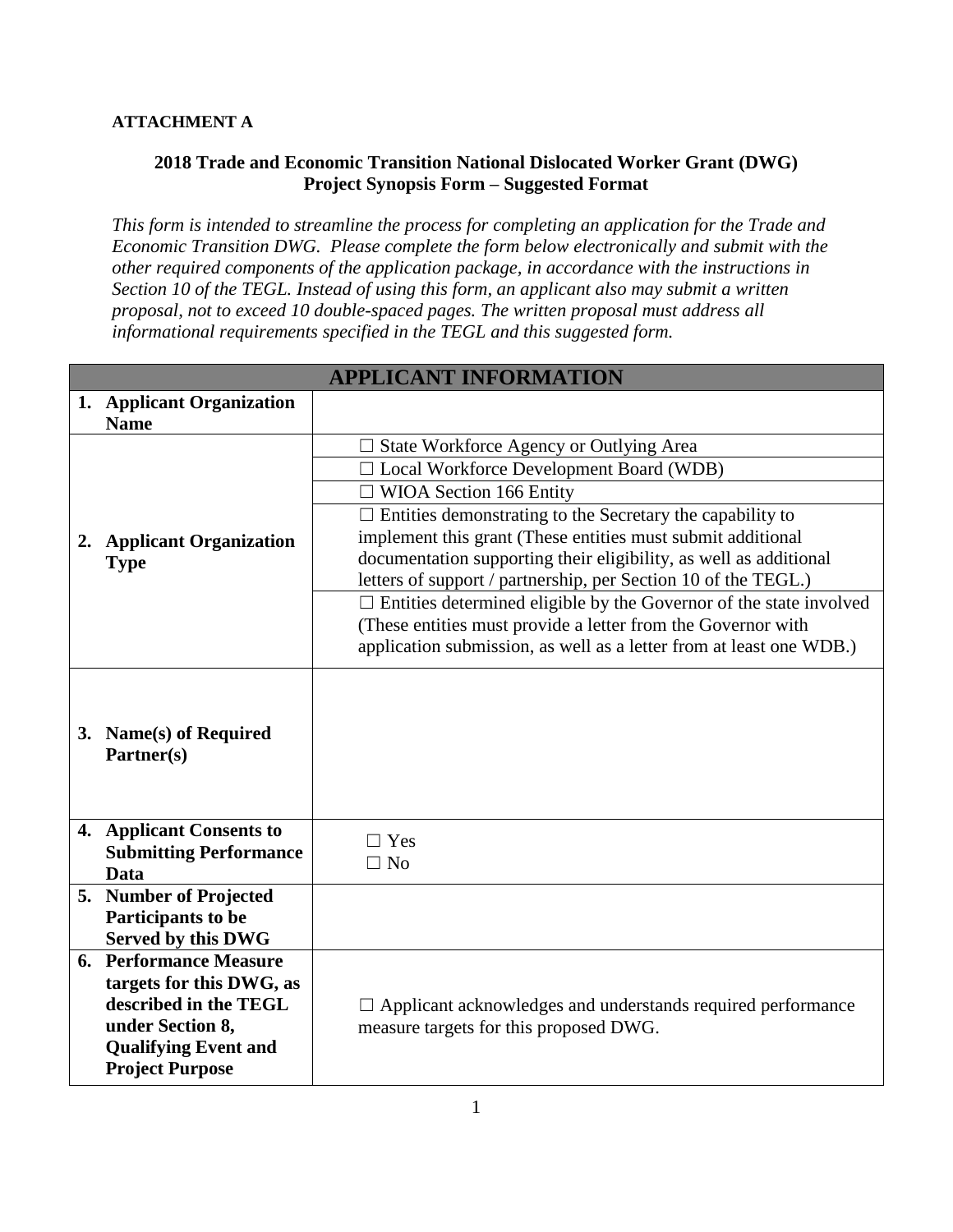|                                                                                                                                                                                                                                          | 7. Applicant Commits to<br><b>Coordinating with Local</b><br><b>Elected Officials or</b><br><b>Local WDBs in Areas</b><br><b>Grant Would Serve.</b>                          | $\Box$ Yes<br>$\Box$ No |                                     |                                                                                                                                                                                                                                                                                 |                            |
|------------------------------------------------------------------------------------------------------------------------------------------------------------------------------------------------------------------------------------------|------------------------------------------------------------------------------------------------------------------------------------------------------------------------------|-------------------------|-------------------------------------|---------------------------------------------------------------------------------------------------------------------------------------------------------------------------------------------------------------------------------------------------------------------------------|----------------------------|
|                                                                                                                                                                                                                                          |                                                                                                                                                                              |                         | <b>QUALIFYING EVENT</b>             |                                                                                                                                                                                                                                                                                 |                            |
|                                                                                                                                                                                                                                          | A. Demonstrating Economic Transition.<br>Applicant must identify the specific economic transition issue it is facing, as well as the counties<br>affected by the transition. |                         |                                     |                                                                                                                                                                                                                                                                                 |                            |
|                                                                                                                                                                                                                                          | 1. Counties Covered by the<br><b>Economic Transition</b><br>(enter "Statewide" if<br>project will serve all<br>counties)                                                     |                         |                                     |                                                                                                                                                                                                                                                                                 |                            |
| 2.                                                                                                                                                                                                                                       | <b>Type of Economic</b><br><b>Transition</b>                                                                                                                                 | automation.             |                                     | $\Box$ Job loss, or employer or industrial reorganization due to trade or<br>$\Box$ The loss, significant decline, or major structural change or<br>reorganization of a primary or legacy industry in a regional<br>economy, such as a manufacturing downturn or impacts on the |                            |
|                                                                                                                                                                                                                                          | (choose one)                                                                                                                                                                 | more.                   | agricultural industry due to trade. | $\Box$ Other economic transition or stagnation that may<br>disproportionately impact mature workers, putting them at risk for<br>extended unemployment, lower wages, underemployment, and                                                                                       |                            |
|                                                                                                                                                                                                                                          | 3. Other Transition<br>(if not one of the options<br>listed in #2 above)                                                                                                     |                         |                                     | Identify and describe the applicable economic transition, indicating how<br>it is impacting the affected counties that the DWG would serve.                                                                                                                                     |                            |
| <b>B. Significant Worker Dislocation.</b><br>Identify the worker dislocations occurring within the last 18 months in the counties proposed to be<br>served by the DWG, which occurred as a result of the identified economic transition. |                                                                                                                                                                              |                         |                                     |                                                                                                                                                                                                                                                                                 |                            |
|                                                                                                                                                                                                                                          | <b>Name of Employer</b>                                                                                                                                                      | <b>City</b>             | <b>Layoff Date</b>                  | <b>Number of Layoffs</b>                                                                                                                                                                                                                                                        | <b>WARN</b> Issued?<br>Y/N |
|                                                                                                                                                                                                                                          |                                                                                                                                                                              |                         |                                     |                                                                                                                                                                                                                                                                                 |                            |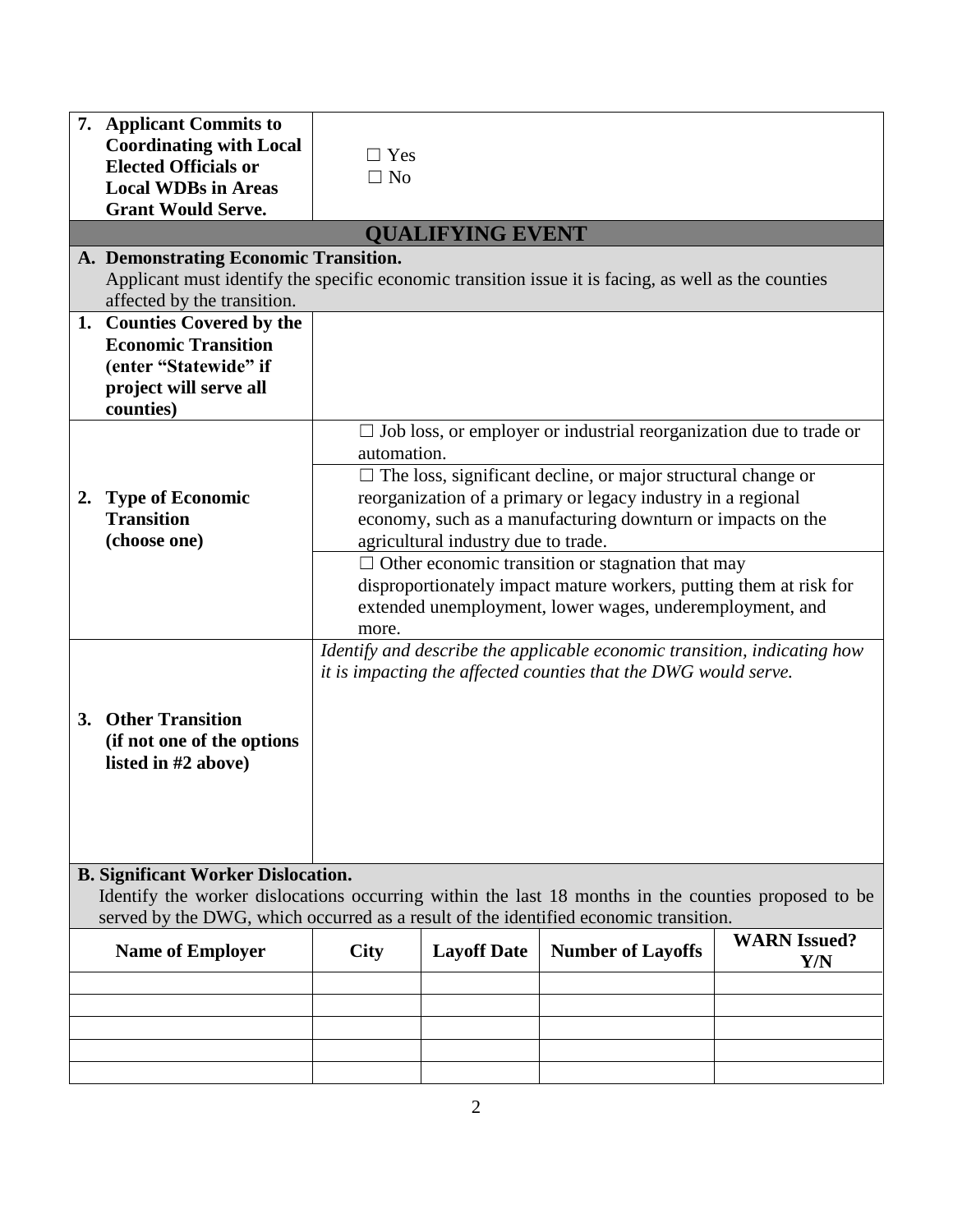| <b>Name of Employer</b>                                                                                                                                                                                                                                                                | <b>City</b> | <b>Layoff Date</b>               | <b>Number of Layoffs</b>                                                                                                                                                                                                                                                                           | Warn Issued? Y/N |
|----------------------------------------------------------------------------------------------------------------------------------------------------------------------------------------------------------------------------------------------------------------------------------------|-------------|----------------------------------|----------------------------------------------------------------------------------------------------------------------------------------------------------------------------------------------------------------------------------------------------------------------------------------------------|------------------|
|                                                                                                                                                                                                                                                                                        |             |                                  |                                                                                                                                                                                                                                                                                                    |                  |
|                                                                                                                                                                                                                                                                                        |             |                                  |                                                                                                                                                                                                                                                                                                    |                  |
|                                                                                                                                                                                                                                                                                        |             |                                  |                                                                                                                                                                                                                                                                                                    |                  |
| <b>Explanation of</b><br><b>Significance if Fewer</b><br><b>Than 50 Workers</b><br><b>Dislocated</b>                                                                                                                                                                                   |             | demonstrating this significance. | If fewer than 50 affected workers were laid off in the dislocation events<br>you have listed above, explain why the total number of dislocations has<br>had a substantial enough economic impact that it necessitates additional<br>assistance. Attach to the application supporting documentation |                  |
| C. Linking the Economic Transition and the Identified Dislocations                                                                                                                                                                                                                     |             |                                  |                                                                                                                                                                                                                                                                                                    |                  |
| Describe how the identified<br>layoffs are linked to the<br>identified economic<br>transition. Note that the<br>dislocations may be from<br>unrelated employers or<br>unrelated sectors, yet still<br>be the result of the same<br>economic transition (i.e.<br>increased automation). |             |                                  |                                                                                                                                                                                                                                                                                                    |                  |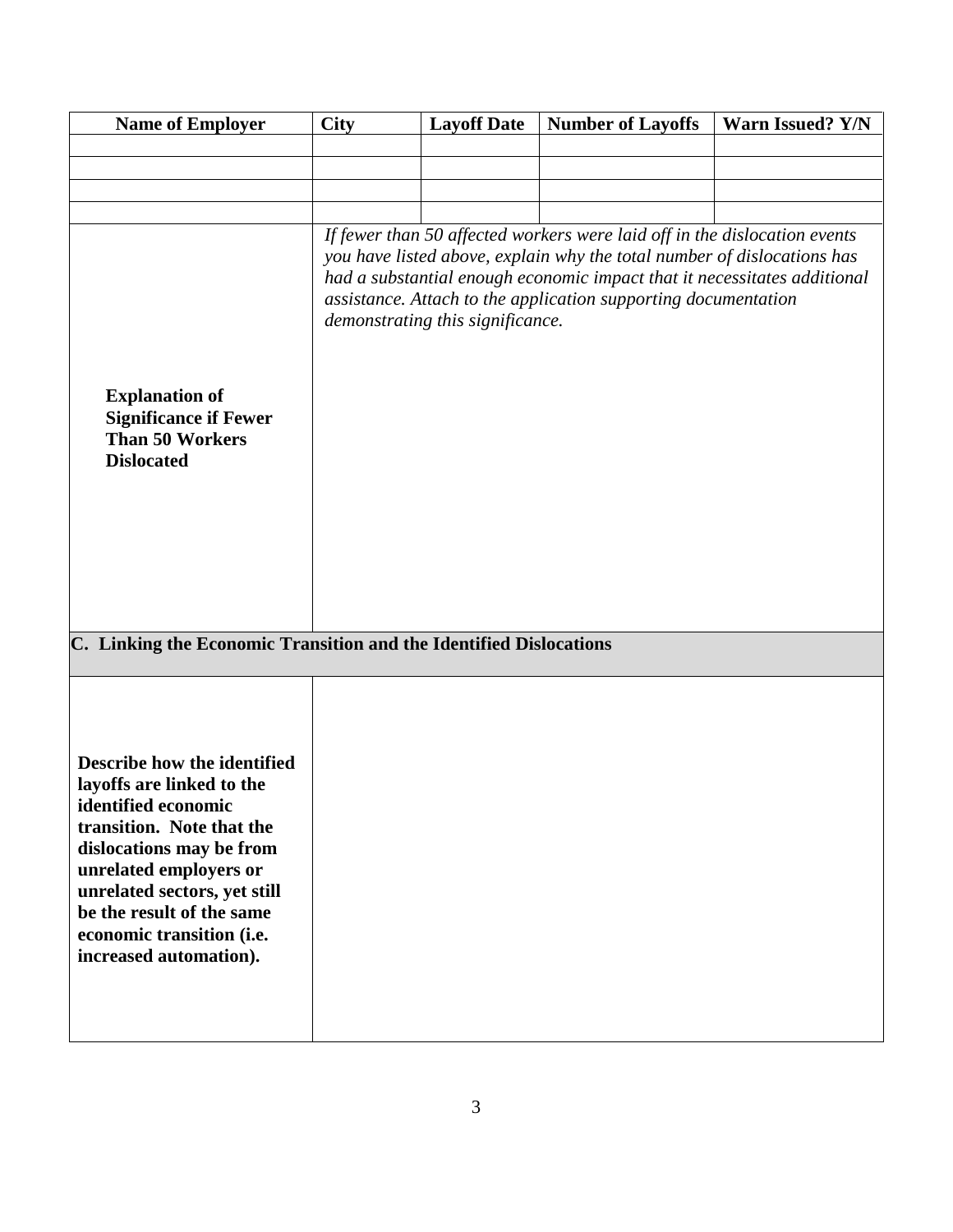| Indicate the type of<br>documentation provided as<br>an attachment to the DWG<br>application package, by<br>which provides ETA may<br>verify the Economic<br><b>Transition and the worker</b><br>dislocation events listed<br>above. | $\Box$ Labor Market Information data or analysis<br>Academic Studies<br>Media Reports<br>$\Box$<br>Trends in the growth or decline of types of employers / industrial<br>employment opportunities<br>An applicant may submit, in addition or in place of, another form of<br>documentation of these events. Note other documentation attached: |  |  |  |
|--------------------------------------------------------------------------------------------------------------------------------------------------------------------------------------------------------------------------------------|------------------------------------------------------------------------------------------------------------------------------------------------------------------------------------------------------------------------------------------------------------------------------------------------------------------------------------------------|--|--|--|
|                                                                                                                                                                                                                                      | <b>PROJECT PROPOSAL</b>                                                                                                                                                                                                                                                                                                                        |  |  |  |
| A. Project Purpose and Description.<br>transition.                                                                                                                                                                                   | The applicant must demonstrate that its project will help move its workforce toward sustainable<br>opportunities in high-demand sectors that could transform the applicant's economy. These sectors do<br>not have to be, and likely should not be, those that have suffered dislocations due to economic                                      |  |  |  |
| 1. Sector(s) of<br><b>Focus</b><br>of focus                                                                                                                                                                                          | $Sector(s)$ of focus to<br>which grant participants<br>will be transitioned<br>Why opportunities in<br>$sector(s)$ of focus are<br>sustainable<br>Characteristics of<br>workforce or participants<br>that could speed or ease<br>transition into sectors<br>Existing resources that<br>could speed or ease<br>transition into sector(s)        |  |  |  |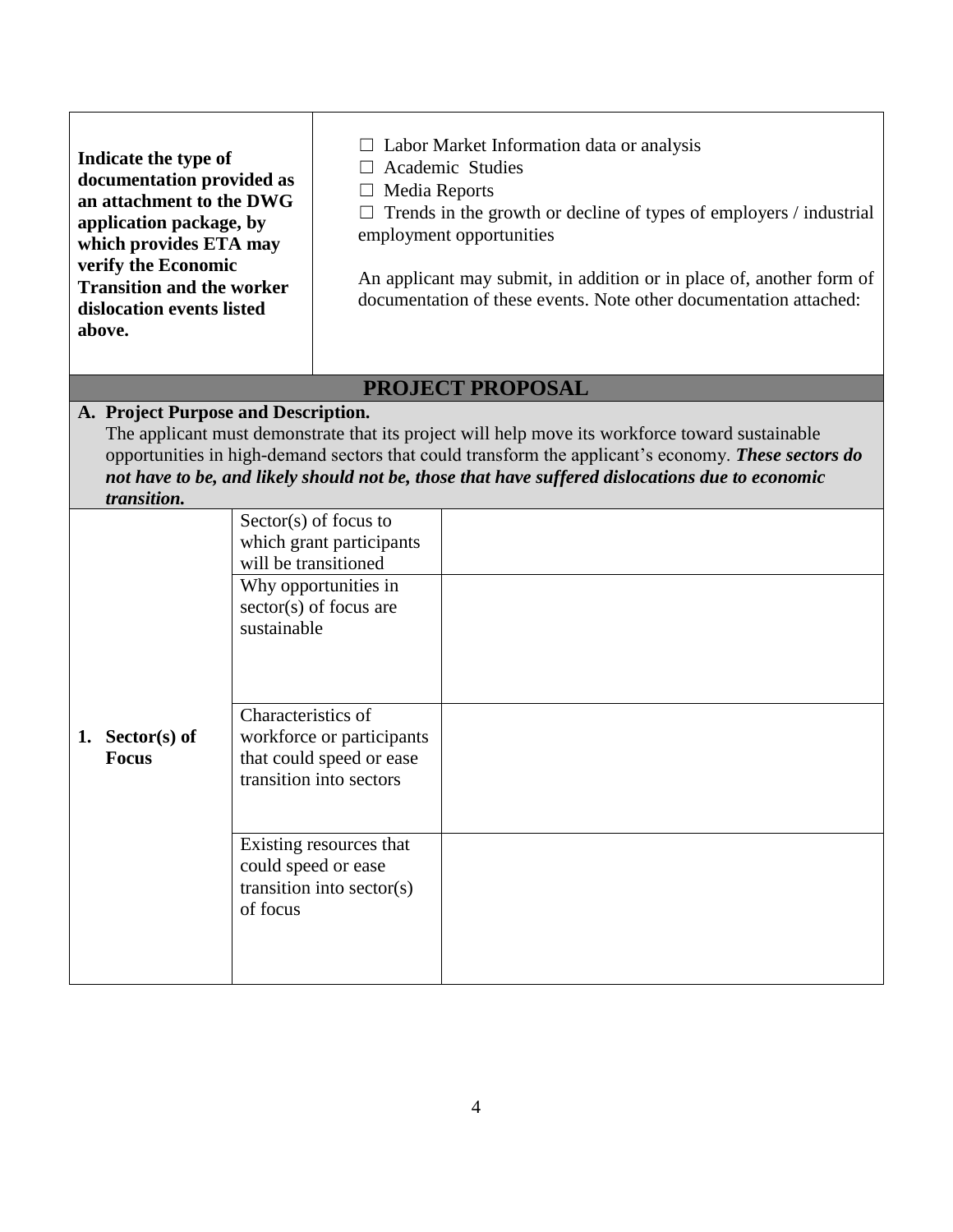|  |                                  | Describe any innovative     |  |
|--|----------------------------------|-----------------------------|--|
|  |                                  |                             |  |
|  |                                  | employment and training     |  |
|  |                                  | techniques the applicant    |  |
|  |                                  |                             |  |
|  |                                  | will deploy, consistent     |  |
|  |                                  | with WIOA sec. $134(c)$     |  |
|  |                                  | and $(d)$                   |  |
|  |                                  |                             |  |
|  | 2. Service<br><b>Delivery</b>    |                             |  |
|  |                                  |                             |  |
|  |                                  | Describe any supportive     |  |
|  |                                  |                             |  |
|  |                                  | services that may be        |  |
|  |                                  | provided, or method by      |  |
|  |                                  | which applicant will        |  |
|  |                                  |                             |  |
|  |                                  | determine individual        |  |
|  |                                  | needs for supportive        |  |
|  |                                  | services, delivered by the  |  |
|  |                                  |                             |  |
|  |                                  | grantee and its partners    |  |
|  |                                  | Describe the extent to      |  |
|  |                                  | which the training          |  |
|  |                                  |                             |  |
|  |                                  | activities could have       |  |
|  |                                  | broader benefit to the      |  |
|  |                                  | geographic areas covered    |  |
|  |                                  |                             |  |
|  | 3. Economic<br><b>Benefit</b>    | by the DWG, such as by      |  |
|  |                                  | building or improving       |  |
|  |                                  | infrastructure; or,         |  |
|  |                                  |                             |  |
|  |                                  | creating the capacity for   |  |
|  |                                  | the area to handle future   |  |
|  |                                  | job loss caused by          |  |
|  |                                  |                             |  |
|  |                                  | economic transition         |  |
|  |                                  | without additional federal  |  |
|  |                                  | assistance                  |  |
|  |                                  |                             |  |
|  | 4. Strategic<br><b>Alignment</b> | Where applicable,           |  |
|  |                                  | describe connections to     |  |
|  |                                  | the WIOA State Plan;        |  |
|  |                                  | other existing sector or    |  |
|  |                                  |                             |  |
|  |                                  | career pathways projects;   |  |
|  |                                  | statewide or regional       |  |
|  |                                  | talent; economic            |  |
|  |                                  |                             |  |
|  |                                  | development initiatives;    |  |
|  |                                  | development initiatives     |  |
|  |                                  | including existing          |  |
|  |                                  |                             |  |
|  |                                  | Comprehensive               |  |
|  |                                  | <b>Economic Development</b> |  |
|  |                                  | Strategies (CEDS);          |  |
|  |                                  |                             |  |
|  |                                  | infrastructure              |  |
|  |                                  | improvement plans such      |  |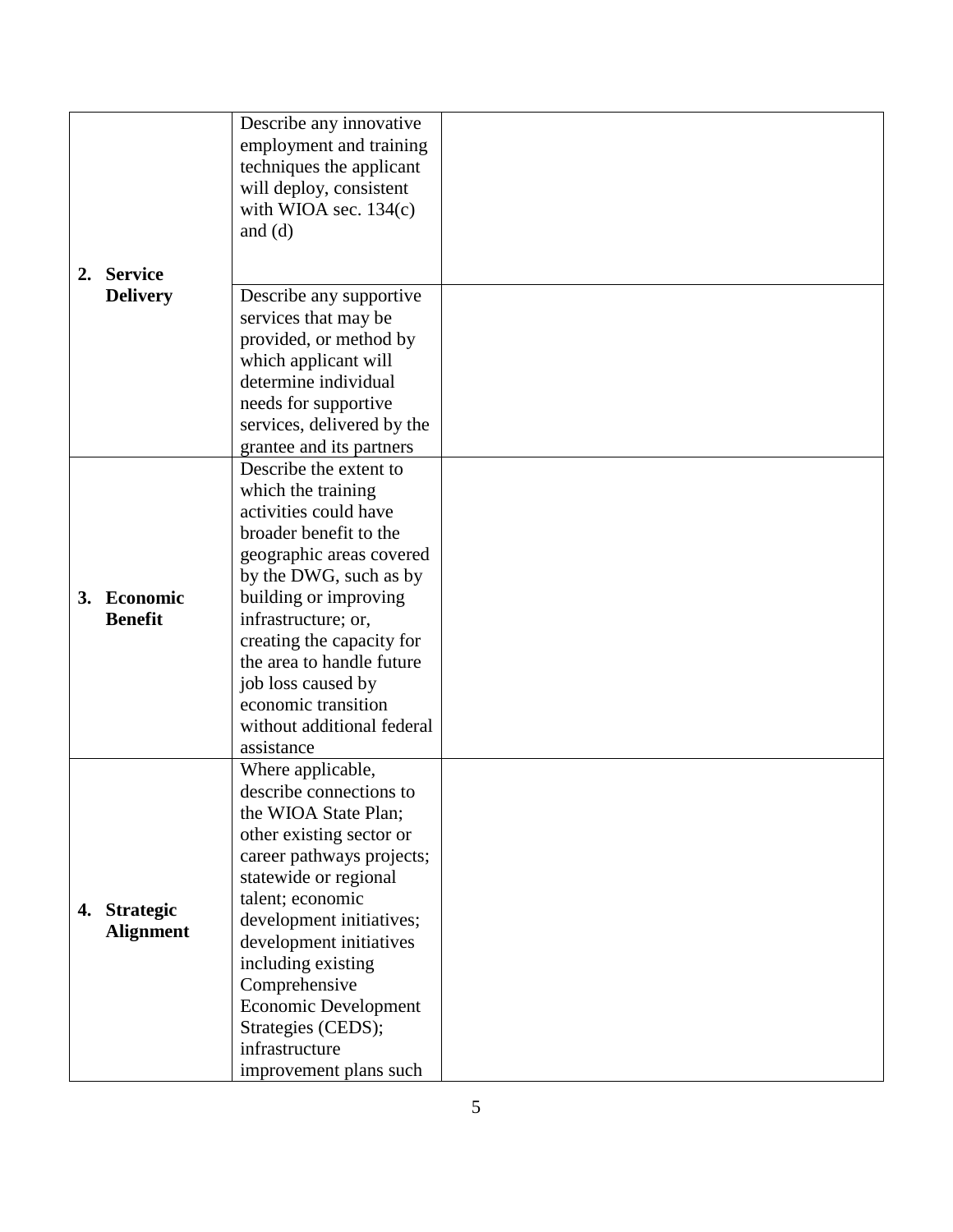|                                   | as state highway<br>construction plans<br>approved by the U.S.<br>Department of<br>Transportation; business<br>engagement strategies;<br>or, other similar efforts.                                                                                                                                                                                                                               |                                                                                                       |
|-----------------------------------|---------------------------------------------------------------------------------------------------------------------------------------------------------------------------------------------------------------------------------------------------------------------------------------------------------------------------------------------------------------------------------------------------|-------------------------------------------------------------------------------------------------------|
|                                   |                                                                                                                                                                                                                                                                                                                                                                                                   |                                                                                                       |
| <b>B.</b> Community Partnerships. |                                                                                                                                                                                                                                                                                                                                                                                                   |                                                                                                       |
|                                   |                                                                                                                                                                                                                                                                                                                                                                                                   | Applicants are encouraged to develop new or enhance existing partnerships with relevant entities that |
|                                   |                                                                                                                                                                                                                                                                                                                                                                                                   | support the goals of the project in the areas being covered by the grant activities.                  |
| Optional<br><b>Partnerships</b>   | If applicable, indicate<br>additional organizations,<br>other than the required<br>partners identified on<br>page 1 of this form, that<br>the applicant intends to<br>include in the project,<br>and describe their<br>anticipated roles. Include<br>how they may support a<br>comprehensive approach<br>to serving participants, or<br>address a particular<br>aspect of the grant<br>operation. |                                                                                                       |